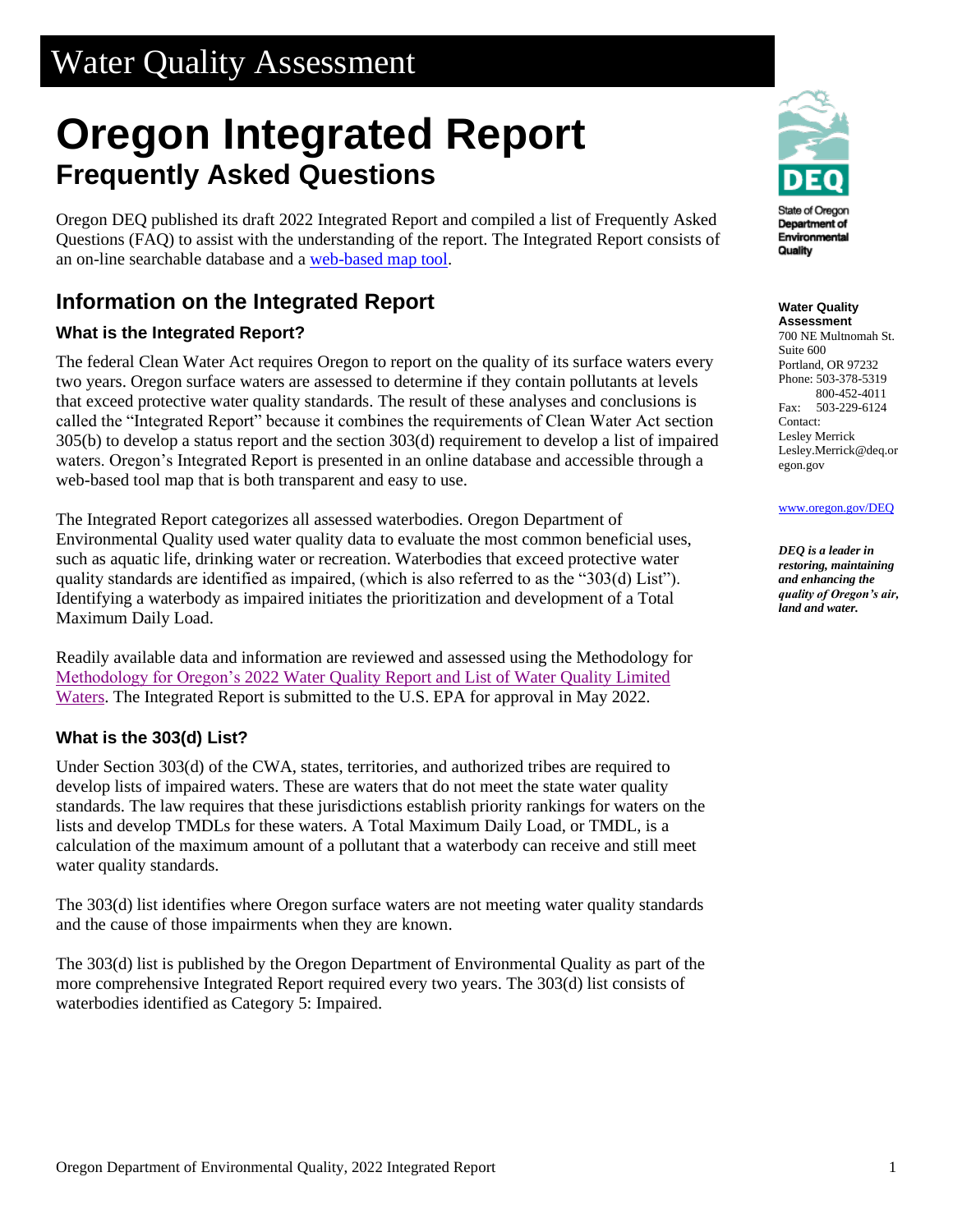#### **What is new for the 2022 Integrated Report?**

In 2018/2020, DEQ redefined how it identified the segments of waterbodies it uses to conduct assessments within waterbodies. DEQ migrated its hydrologic framework from the outdated Longitude Latitude Identification (LLID) system to the National Hydrography Dataset (NHD) framework, which is the national and state hydrologic framework standard. These waterbody segments are referred to as "assessment units", which are fixed for each assessment cycle. During the 2018/2020 Integrated Report public comment period, DEQ received comments expressing concern about watershed units and the visualization of impaired waterbodies within watershed assessment units. DEQ revised its map display to represent impaired watershed units as purple polygons and identified impaired waterbodies within the assessment unit as dashed purple lines.

Previous assessment methodologies for watershed units pooled data together from multiple monitoring locations in the sub-watershed to arrive at a single assessment unit conclusion for the watershed unit. However, by doing this, specific details about where impairments occurred in a given sub-watershed occurred only through analysis of the raw assessment data files.

In the draft 2022 Integrated Report, watershed units were assessed at each individual monitoring station. This approach identifies the specific monitoring station and streams within a watershed unit where the impairment occurs. Ultimately, the watershed unit will have a single assessment conclusion for reporting purposes.

Monitoring station conclusions were compiled to determine a waterbody conclusion, and waterbody conclusions were rolled up to an assessment unit conclusion. If one monitoring station was considered impaired, the assessment unit would be reported as impaired. A screen shot of a watershed unit from the web-based map tool is shown below:



**Figure 1: Screen shot of a watershed unit from DEQ's web-based map tool**

In addition to its revised assessment methodology for watershed assessment units, DEQ completed several improvements in the draft 2022 Integrated Report. These improvements included expanded rationales for support of assessment conclusions and increased the use of continuous datasets for pH and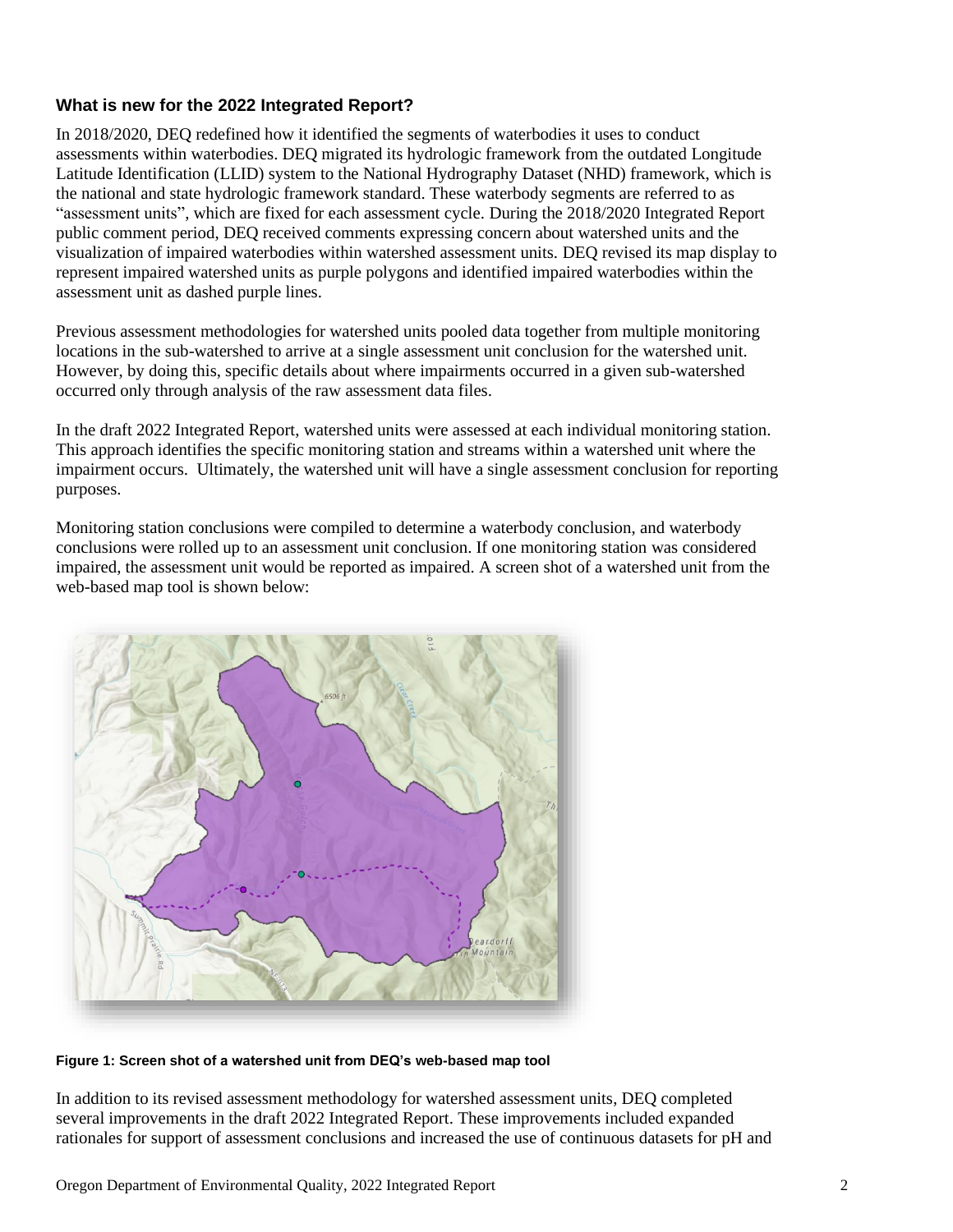delisting for dissolved oxygen impairments. Thus, the draft 2022 Integrated Report incorporated more continuous datasets for an expanded set of parameters (i.e. temperature, dissolved oxygen, and pH).

The assessment results will also be displayed in a [Searchable Online Database](https://rstudioconnect.deq.state.or.us/content/0a964958-6ad4-49a4-aca0-54a644b96357/)

#### **What are the categories used in the Integrated Report?**

For this assessment, DEQ analyzed readily available data to determine whether their beneficial uses are supported. In Oregon, these uses could include: aesthetic quality, boating, commercial navigation and transportation, fish and aquatic life, fishing, hydropower, industrial water supply, irrigation, livestock watering, water supply (public and private), water contact recreation, and wildlife and hunting. DEQ used the 2022 assessment methodology to determine if a waterbody meets the beneficial uses. Oregon does not have sufficiently robust data to be able to use Category 1: all designated uses are supported. Based on guidance from U.S. EPA, DEQ uses the following condition categories:



Oregon also uses several sub-categories. The subcategories used in the 2022 Integrated Report are:

#### • **Category 3B: Insufficient Data; Exceedance**

- o This category is used when there is insufficient data to determine use support, but some data indicate non-attainment of a criterion.
- **Category 3C: Insufficient Data; Potential Concern**
	- o This category is used to identify waters when data are insufficient to determine full use of support, but show potential concern.
- **Category 3D Insufficient Data; not Technologically Feasible to Assess**
	- o Some of our water quality criteria values are below the ability to detect using common laboratory analysis techniques. This category is used when all the available data has criteria values below the test method's quantification limits.
- **Category 4A**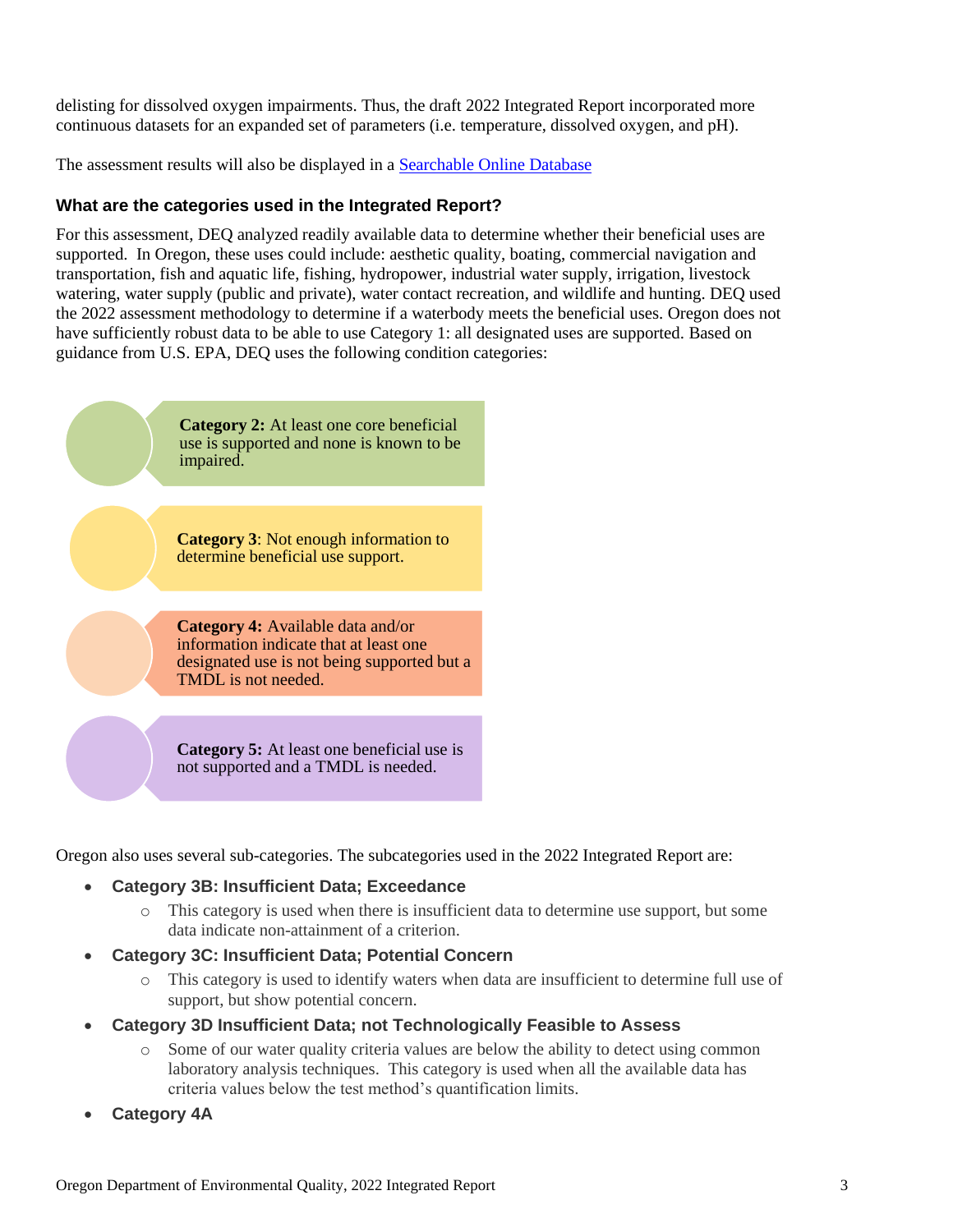- o Clean-up plans [\(also called TMDLs\)](https://www.oregon.gov/deq/wq/tmdls/Pages/default.aspx) that will result in the waterbody meeting water quality standards and supporting its beneficial uses have been approved.
- **Category 4B**
	- o Other pollution control requirements are expected to address pollutant of concern and will result in attainment of water quality standards.
- **Category 4C:**
	- o The impairment is caused by pollution, not a pollutant. For example, flow, or lack of flow, are not considered pollutants, but may be affecting the waterbody's beneficial uses.

See page 16 in Methodology for Oregon's 2022 [Water Quality Report and List of Water Quality Limited](https://www.oregon.gov/deq/wq/Documents/IR22AssessMethod.pdf)  [Waters,](https://www.oregon.gov/deq/wq/Documents/IR22AssessMethod.pdf) document for a more through explanation of the categories.

#### **What does an impairment mean?**

A waterbody is listed as impaired if data or information indicates that at least one beneficial use is not being fully supported and a TMDL or other plan is needed to address the issue. The waterbody may meet water quality criteria during some years, but data indicate that the beneficial use is not always supported.

### **Assessment methodology**

#### **How is the Integrated Report assessment information organized?**

The Integrated Report assessment uses the Oregon Water Resources Department (OWRD) basin as a high level organizing feature. Within each basin, DEQ divides waters up further into Assessment Units based on the NHD. For each assessment unit, DEQ assigns one of five status categories based on whether beneficial uses are supported. If uses are not supported, parameters causing the impairment are also identified when they are known.

#### **How are surface waters subdivided for the assessment?**

Because waterbody characteristics change as they flow from headwaters to the mouth (due to flow, adjacent land uses, and other characteristics), DEQ divides up waterbodies into "Assessment Units." Assessment Units are segments or areas of streams that are predetermined based on similar hydrology and represent similar environmental/hydrographic characteristics. Assessment units can vary in size from less than one stream mile to greater than 200 stream miles. Assessment units are further grouped into five distinct types.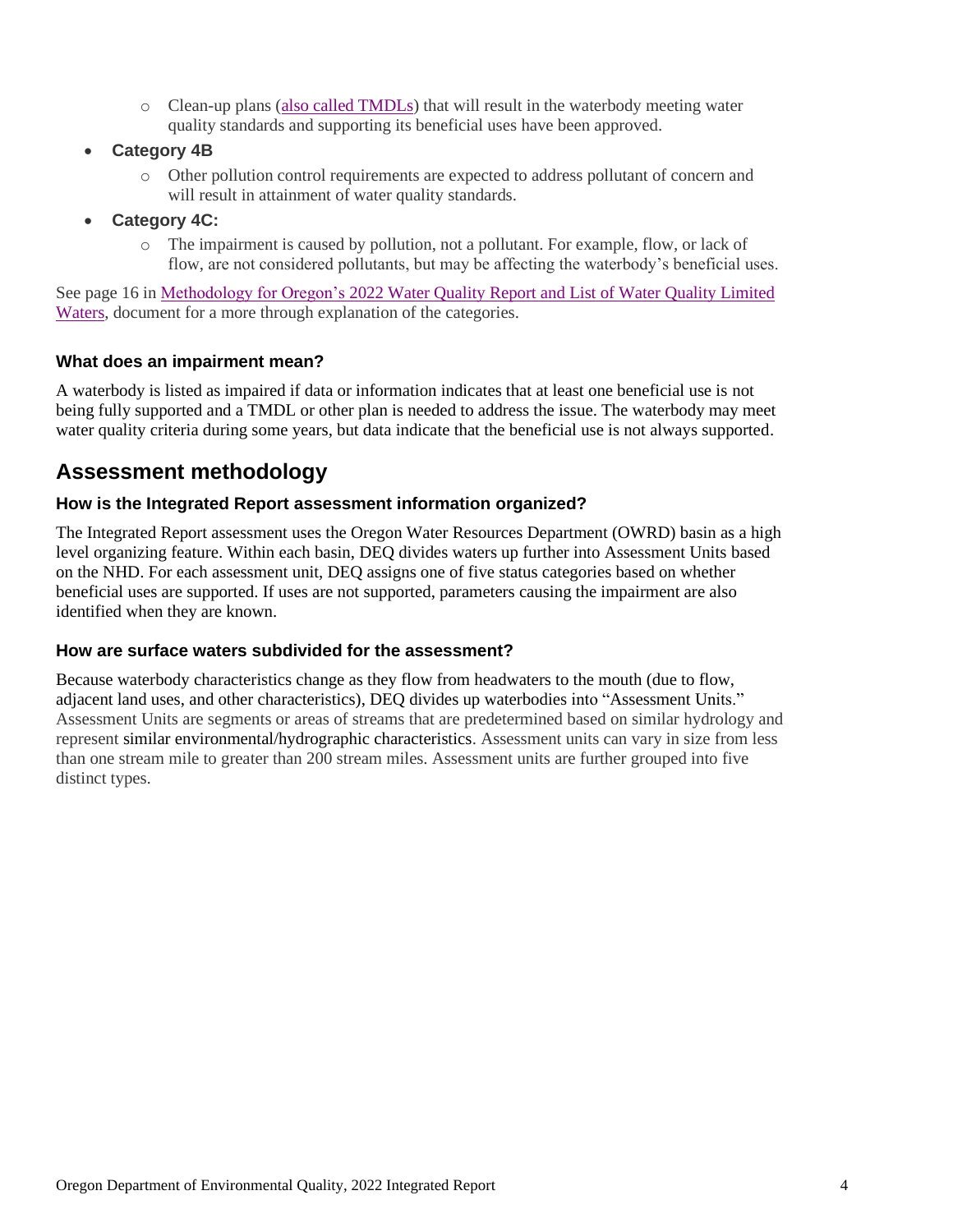| • Strahler stream<br>•Greater than 20<br>•Strahler stream<br>•OR Health<br>•Defined using<br>order 5 or higher<br>order 4 or less<br>Oregon HUC 8<br>Authority and EPA<br>hectares<br>boundaries<br><b>beach</b><br>•Broken by change<br>•Divided by:<br>•Divided by<br>designations that  |                    |
|--------------------------------------------------------------------------------------------------------------------------------------------------------------------------------------------------------------------------------------------------------------------------------------------|--------------------|
| in designated<br>•Encompass<br>•Sub-watershed<br>•Change in<br>already exist<br>uses<br>designated use<br>$·$ HUC-12<br>waters extending<br>•Remaining<br>•Change in<br>boundary<br>up to three miles<br>beaches were<br>stream order<br>offshore<br>visually delinated<br>•HUC-10 boundry | Oregon territorial |

#### **Glossary**

"*Strahler stream order*" - Strahler Stream Order is a stream classification system based on a hierarchy of tributaries. The uppermost channels in a drainage network (i.e., headwater channels with no upstream tributaries) are designated as first-order streams down to their first confluence. When two first-order streams come together, they form a second-order stream. When two second-order streams come together, they form a third-order stream. When two streams of different order confluence, they form a stream of the maximum order of both.

"*HUC*" – Hydrologic Unit Codes, or HUCs, are a nationwide system used by the United States Geological Survey (USGS) to delineate watersheds based on surface hydrologic features. This system divides the country into 21 regions (2-digit HUC), 222 subregions (4-digit HUC), 370 basins (6-digit HUC), 2,270 subbasins (8-digit HUC), ~20,000 watersheds (10-digit HUC), and ~100,000 subwatersheds (12-digit HUC). The 12-digit HUC is the smallest unit classified in Oregon.

*"Hectare"* - a metric unit of square measure, equal to 100 acres or 10,000 square meters, and is used to measure lake/reservoir area.

#### **What is the difference between the Assessment Units in the 2022 Integrated Report and the Segments used in previous Integrated Reports?**

Before the 2018/2020 Integrated Report cycle, segments were divided on a complex system based on monitoring station locations and designated uses. Those segments could change with each assessment cycle. This process led to a series of overlapping segments that differed by parameter assessed, and an entire waterbody was sometimes identified as impaired based on a single monitoring station. The new assessment units were established in 2018/2020 and continue to be used in biannual Integrated Reports. Assessment units are designed to be fixed in time and remain the same for all assessed parameters.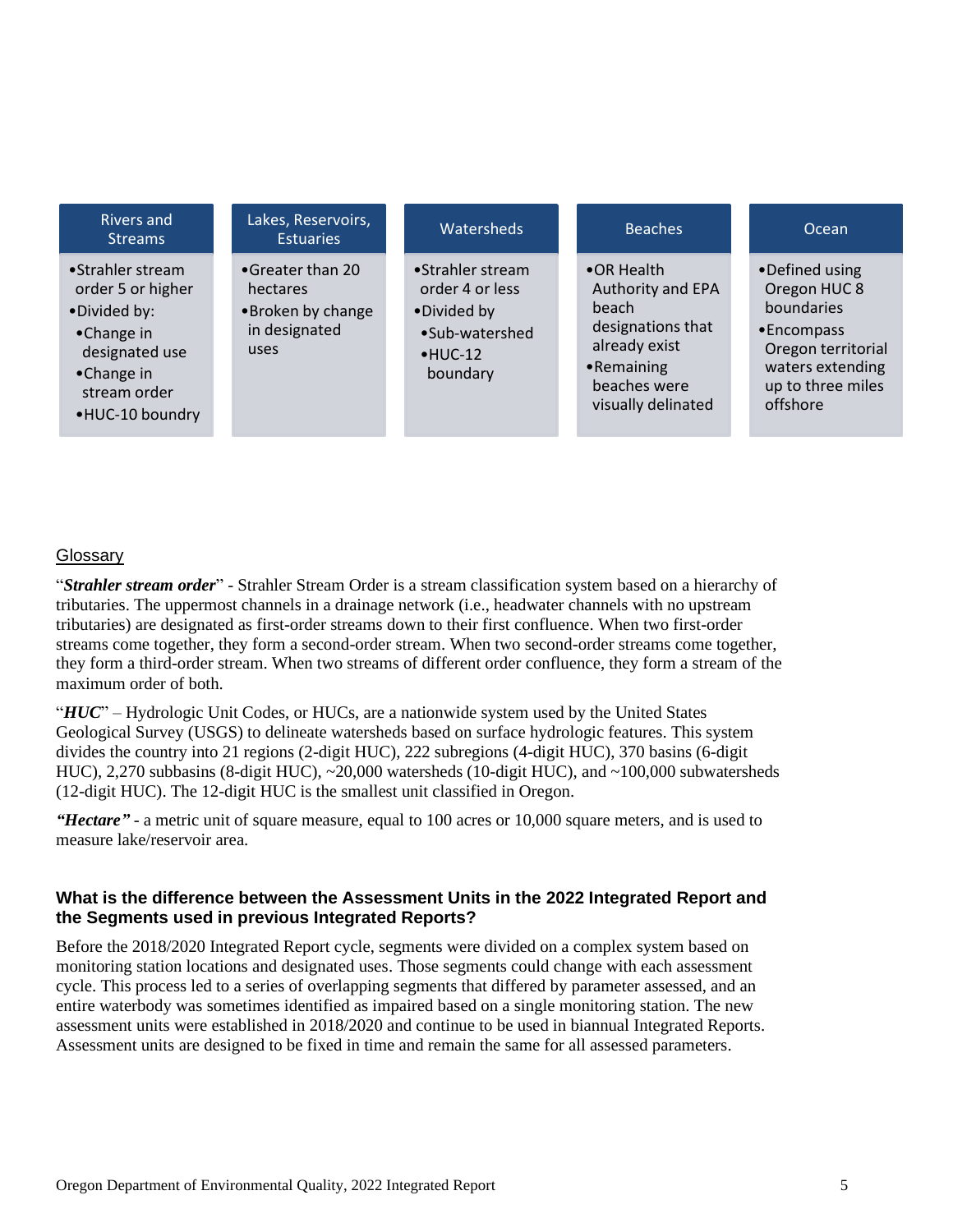#### **Old segmentation**



**Figure 2. DEQ's 2012 assessment methodology defines 8 overlapping segments for Powder River for reporting assessments.**

### **Current Assessment Units**



**Figure 3. In the 2022 Methodology, the Powder River is divided into spatially distinct "assessment units" for reporting assessments.**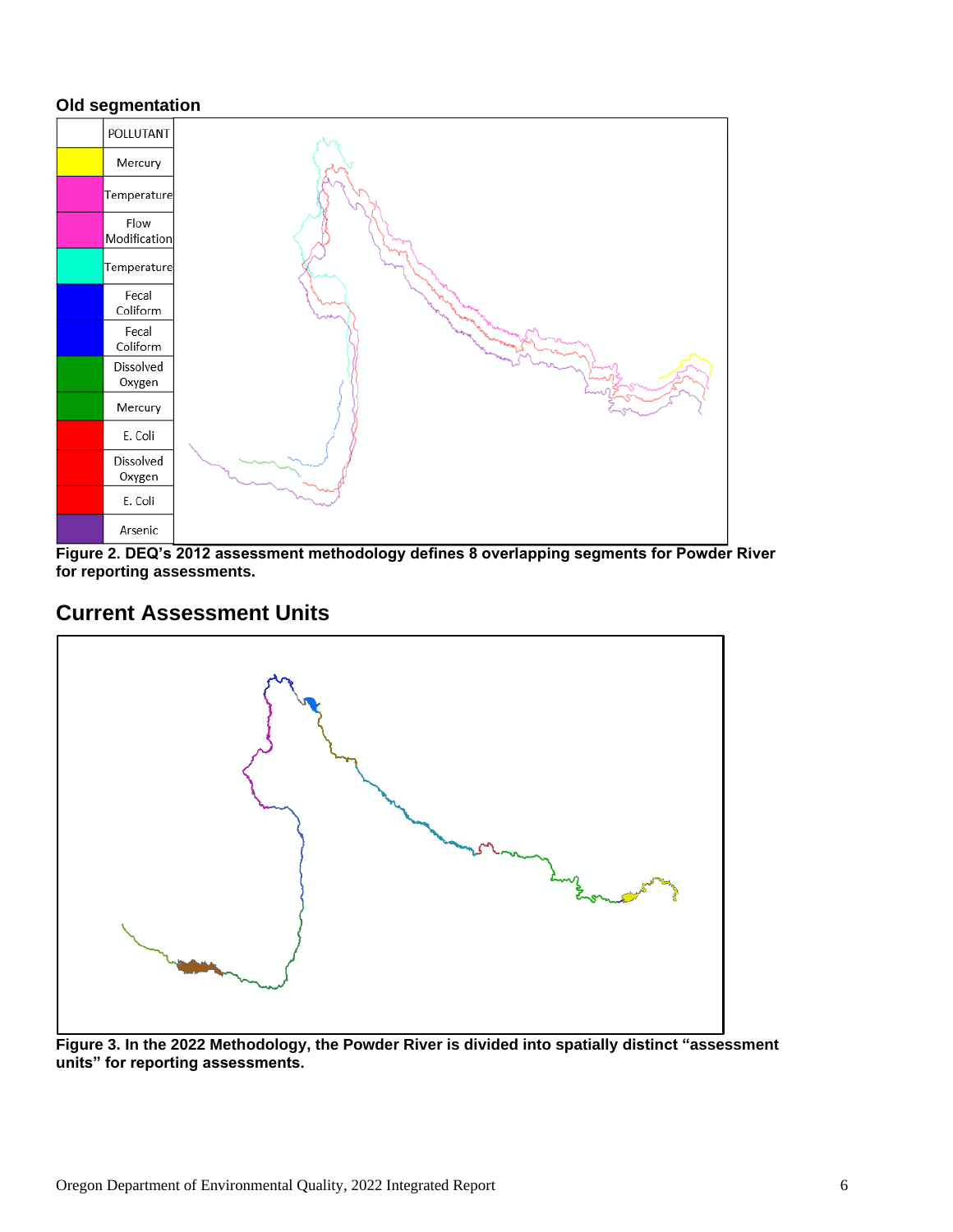#### **What is a Watershed Assessment Unit?**

In order to meet Clean Water Act requirements for assessing water quality in Oregon, DEQ must partition the state's waterbodies (streams, river, lakes, etc.) into assessment units, understanding that the water quality of one part of a waterbody may be different at different points of the waterbody. We developed several types of assessment units based on the nationally recognized hydrography dataset. In addition to assessment units established for segments of larger streams and rivers, our methods also involve an assessment unit referred to as a "watershed unit", which collectively represents small streams within a "sub-watershed" level. These 'watershed units' represent the smallest stream hydrologic classification areas currently mapped within Oregon and provide a tractable method for conducting a statewide assessment.

Because the number of waterbodies in Oregon total over 2 million, DEQ needed to group smaller waterbodies into manageable units for assessment purposes. In the absence of this approach for smaller streams within the upper reaches of watersheds, Oregon would have over 2 million assessment units, which would be impractical to assess relative to the state's monitoring and assessment resources. This grouping of smaller order streams is a standard practice employed by a number of other states that conduct their assessments in this manner.

#### **How is a Watershed Assessment Unit assessed?**

In the draft 2022 Integrated Report, watershed units were assessed at each individual monitoring station. This approach allows for identification of the specific monitoring station and stream within a watershed unit where the impairment occurs. The EPA requires assessment units to have a single assessment conclusion. Monitoring station conclusions were compiled to determine a waterbody conclusion, and waterbody conclusions were rolled up to a single assessment unit conclusion. If one monitoring station were considered impaired, the assessment unit was reported as impaired. Figure 4 and Figure 5 illustrate the process for rolling a monitoring location assessment conclusion into an assessment unit status.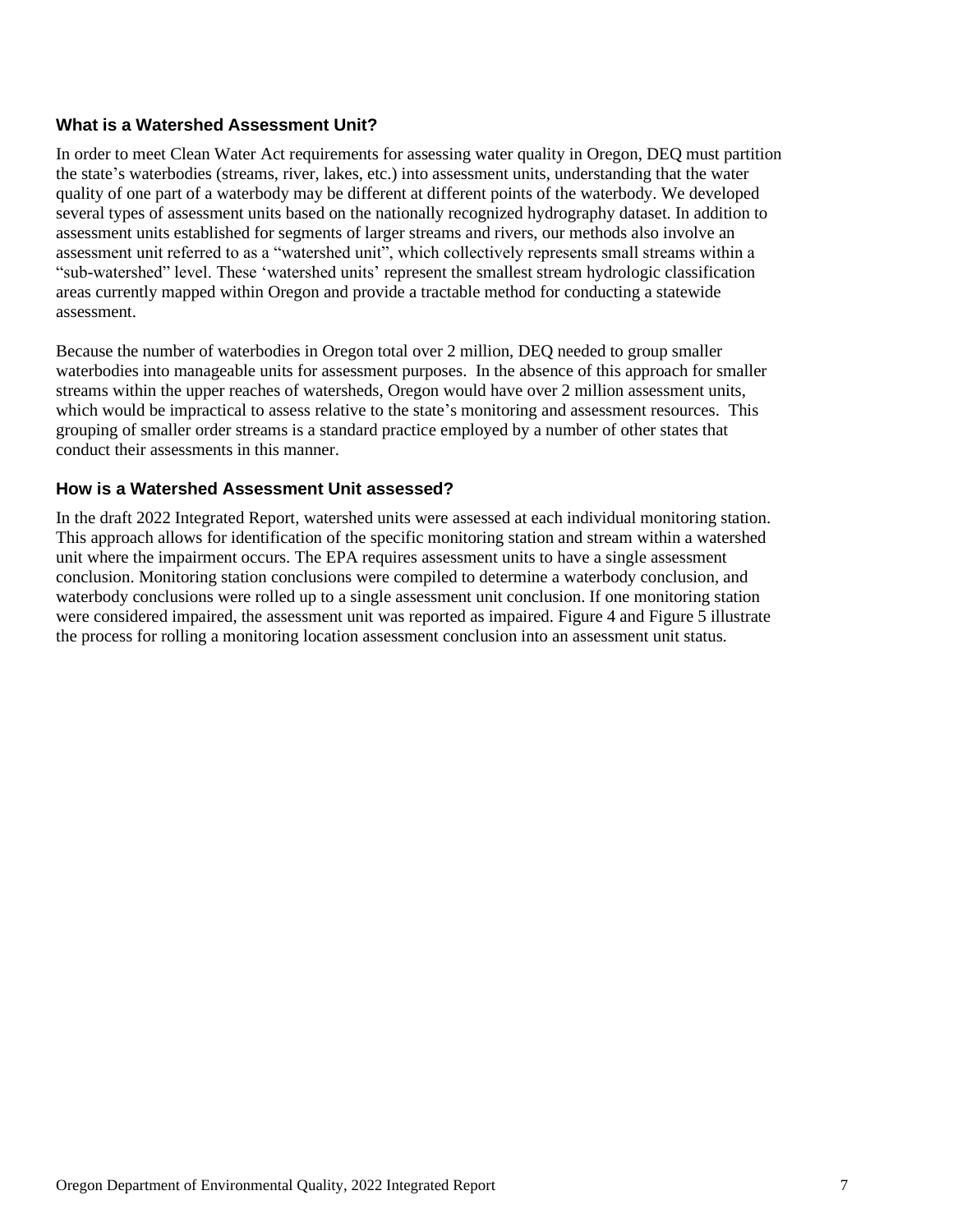

**Figure 4. Flowchart to show how parameter categorical assignments at the monitoring location level are rolled up to an individual stream within a watershed assessment unit. The streams are defined by the NHD GINIS\_Name.**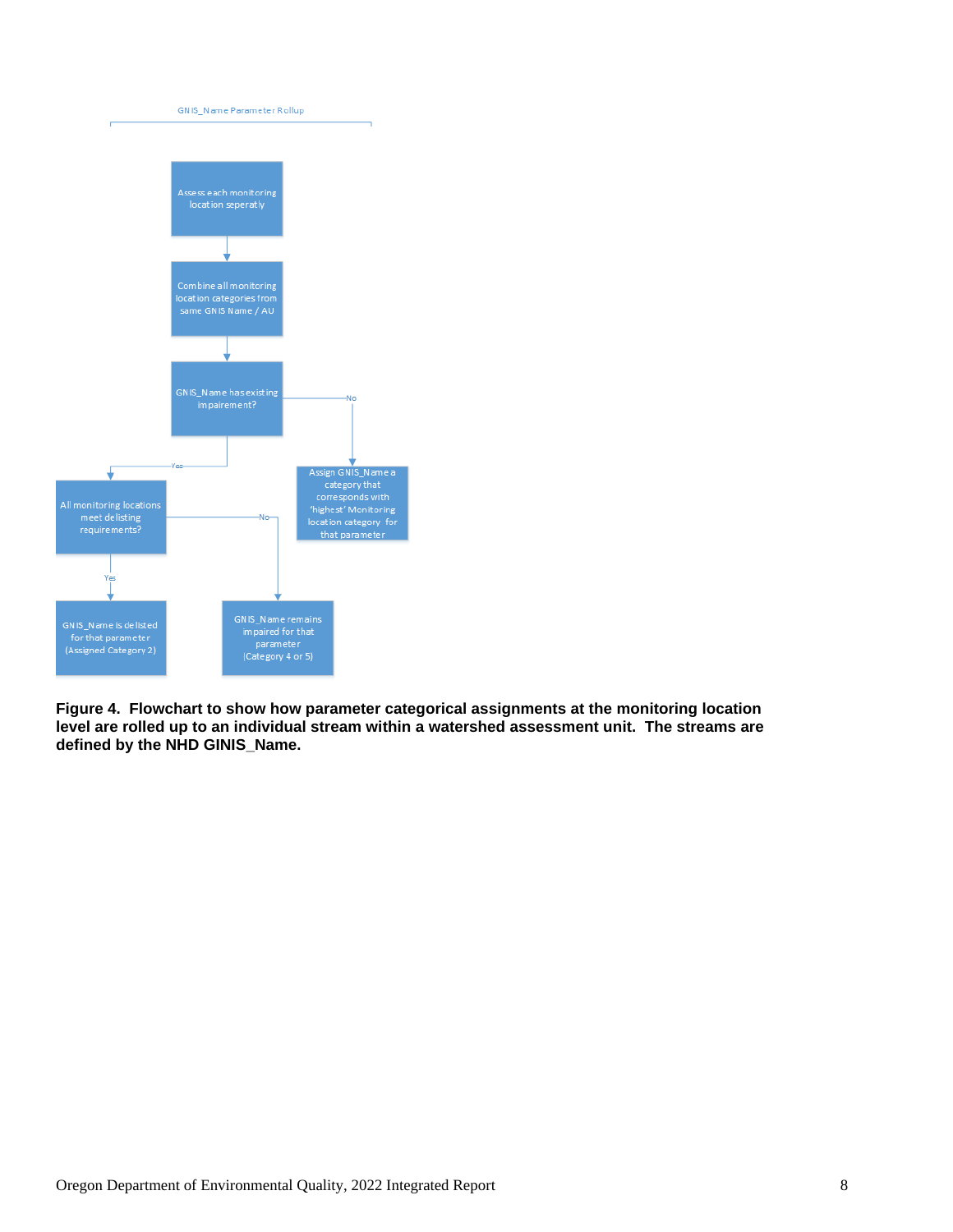

**Figure 5. Flowchart showing how parameter categorical assignments for individual streams within a watershed assessment unit are rolled up to an overall assessment unit status.**

The conclusions of the Integrated Report are a required "snapshot" of water quality across the state and are the beginning of the regulatory process, not the end. The data or information resulting in an identification of impairment is most relevant to the stream in which it was collected. Before a TMDL or permit can be developed, a deeper analysis into the extent of the water quality impairment and its possible causes must be conducted. Further data collection can then be targeted to refine report conclusions before beginning the permit, TMDL, or other regulatory mechanism.

#### **Why is a watershed unit considered to be attaining when there is a solid purple line running through?**

River and stream assessment units are assessed independently of surrounding watershed assessment units. Streams that are classified as fifth-order or higher, are larger and tend to have larger volumes of flow and runoff as they collect water from the smaller waterways flowing into them. As a result, assessment conclusions may be different for these larger river/stream assessment units. Assessed waterbodies (Stream Order 4 or lower) as part of watershed units are delineated on the web map as dashed lines that differ from River and Stream assessment units as solid purple lines.

#### **Why do some green and yellow watershed assessment units not have any dashed lines in them?**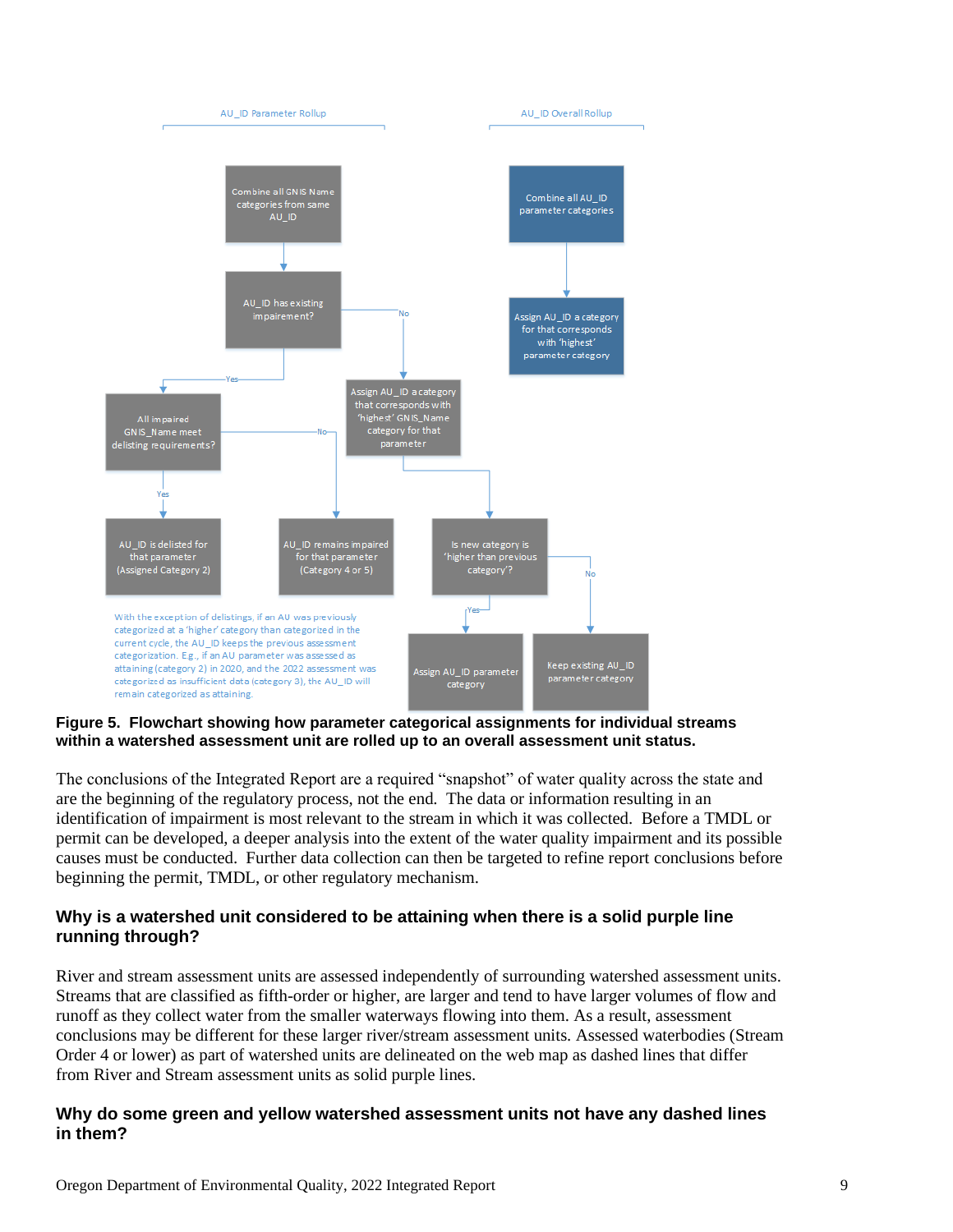Assessment conclusions for individual streams (Stream Order 4 or lower) in watershed units are represented as dashed lines in the current draft report. Watershed units that may be yellow or green without any dashed lines were assessments done in the 2018/2020 cycle, but no new data were assessed in the 2022 Integrated Report. When DEQ created its interactive map in the 2018/2020 cycle, only impaired streams within watershed units were identified on the map. Starting in 2022 Integrated Report for the interactive maps, all streams assessed in watershed units are represented as dashed lines (i.e. green = attaining, yellow = insufficient, purple = impaired).

#### **How does DEQ make its assessment conclusions?**

DEQ follows U.S. EPA guidance when developing its assessment methodology. DEQ uses its Methodology for Oregon's 2022 [Water Quality Report and List of Water Quality Limited Waters,](https://www.oregon.gov/deq/wq/Documents/IR22AssessMethod.pdf) which was developed and updated based on federal Clean Water Act requirements and Oregon's beneficial uses.

Using the [assessment methodology,](https://www.oregon.gov/deq/wq/Documents/IR22AssessMethod.pdf) DEQ staff review water quality data and determine which assessment units do not meet either numeric water quality standards (such as dissolved oxygen or temperature) or narrative standards, and thus do not support their beneficial uses. Narrative standards include biological criteria which states; "*Waters of the State must be of sufficient quality to support aquatic species without detrimental changes in the resident biological communities*" (OAR 340-041-0011). DEQ staff also use the methodology to determine when an assessment unit should be removed (delisted) from the 303(d) list.

#### **What are DEQ's minimum data thresholds?**

Minimum data thresholds for classifying a waterbody as impaired vary depending upon the pollutant standard being considered (more than 100 different pollutants are evaluated as part of the Integrated Report). Depending on the standard, different parameters have different minimum data thresholds to be classified as attaining or impaired. The ["Methodology for Oregon's 2022](https://www.oregon.gov/deq/wq/Documents/IR22AssessMethod.pdf) Water Quality Report and List [of Water Quality Limited Waters"](https://www.oregon.gov/deq/wq/Documents/IR22AssessMethod.pdf) document describes these minimum data thresholds in detail.

For example, using grab sample data, in order to make a determination using the statistically-based binomial method about whether pH standards are being met within a given assessment unit, DEQ must have at least eight pH samples collected on separate days at a single monitoring location. In cases where the minimum data threshold within an assessment unit is not met, a determination of 'attains' or 'impaired' cannot be made; instead the waterbody is categorized as having 'insufficient data'.

Minimum sample sizes for determining water quality standards attainment, which may differ from listing data requirements, were added to the assessment methodology in 2022. Ten samples are required to determine attainment of aquatic life toxics criteria while a minimum of eight samples are required to determine that a waterbody is meeting standards for conventional pollutants (e.g., pH, bacteria, etc.) unless otherwise specified in the individual methodology.

#### **How is a waterbody removed from the 303(d) list?**

Waterbodies may be removed from the 303(d) list for a variety of reasons:

- 1. current data indicate that water quality standards are attained and delisting requirements are met indicating the waterbody is no longer impaired,
- 2. an error has been identified in the original Category 5 determination,
- 3. water quality standards, such as through updated science or improved measuring processes, have changed or no longer apply to a waterbody,
- 4. the expression of water quality standard pollutant has changed (e.g., now being measured as the dissolved fraction, when previously had been measured as the total amount of the pollutant),
- 5. a TMDL or other pollution control plan is in place, or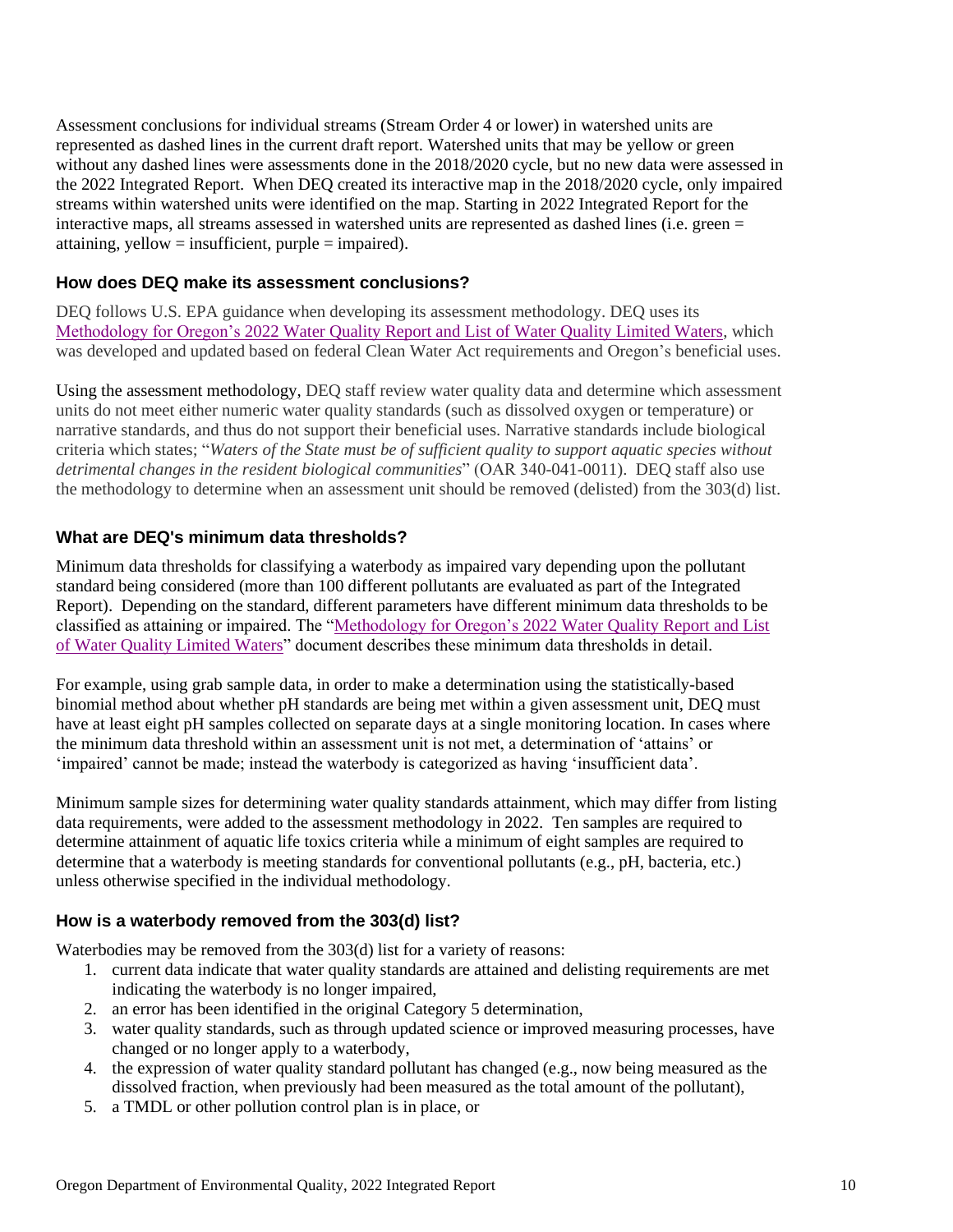6. the impairment is caused by pollution rather than a known pollutant (i.e. flow or habitat modification).

DEQ has developed a delisting methodology outlined in its [Methodology for Oregon's 2022](https://www.oregon.gov/deq/wq/Documents/IR22AssessMethod.pdf) Water [Quality Report and List of Water Quality Limited Waters.](https://www.oregon.gov/deq/wq/Documents/IR22AssessMethod.pdf) DEQ staff use this methodology to review water quality data and determine whether a waterbody is in attainment of WQ criteria and supports its beneficial uses. Delisted waters must also receive EPA approval before they are considered final.

# **Special Topics**

#### **Why is there so much purple on the map?**

The map of Oregon appears purple because it is a reflection of how DEQ is required to report its Integrated report assessment conclusions to EPA. DEQ must report whether or not a waterbody is attaining each applicable criteria. For example, if DEQ received data for 100 pollutants on a waterbody and that waterbody attained 99 out of 100 of its criteria, the waterbody appears purple on the map because one of its criteria was not attained. The Integrated Report assessment identified 13,590 parameters that attained their criteria and 5,223 parameters that were considered to be impaired (approximately 38%). As demonstrated by the assessment conclusions, although the map of Oregon looks purple for impaired waterbodies, Oregon continues to support high quality waters for many parameters.

#### **Why a stream that does not exist appear on the map?**

DEQ used the High Resolution National Hydrography Dataset, specifically the NHDPlus HR, to draw its assessment units. The National Hydrography Dataset (NHD) is developed and maintained by a partnership between the USGS and EPA. The dataset intended to "develop nationally-consistent geospatial datasets for the Nation" and provide agencies and organizations a common baseline for mapping aquatic resources. A user can report suspected errors to the NHD Markup App at [https://edits.nationalmap.gov/markup-app.](https://edits.nationalmap.gov/markup-app) This tool allows users to suggest edits, or "markups", to the NHD, Watershed Boundary Dataset (WBD), and NHDPlus HR. Anyone with a Gmail account can suggest corrections and improvements to the data. Suggested edits are reviewed by the USGS and the NHD state stewards before they are approved for incorporation into the NHD or WBD datasets.

#### **Can I swim at a beach listed as impaired for Water Contact Recreation?**

Beaches listed as impaired mean that the beach does not fully support its Water Contact Recreation designated use over the time period assessed. Higher bacteria levels than what is safe for swimming may occur periodically throughout the year, and there may be times when swimming is not recommended during the times those high levels occur. Before recreating in the water, visit the Oregon Health Authority's website, which maintains current advisories at [http://www.healthoregon.org/beach.](http://www.healthoregon.org/beach)

#### **Can I harvest shellfish at a beach listed as impaired for Shellfish Harvesting?**

The most commonly occurring toxins in shellfish harvested in Oregon waters are Paralytic Shellfish Toxin (PST) and Domoic Acid. These shellfish toxins are produced by species of naturally occurring marine algae and accumulate in shellfish that feed on the algae. Over the last 10 years, all of Oregon's coastline has had at least one closure issued by the Oregon Department of Agriculture which led to DEQ's determination of impairment for not fully supporting the Shellfish Harvesting use over the time period assessed.

DEQ is identifying Oregon's coastal waters as impaired due to the recurring nature of these advisories which indicate that there could be waterbody pollutants or conditions that should be investigated, identified, and controlled.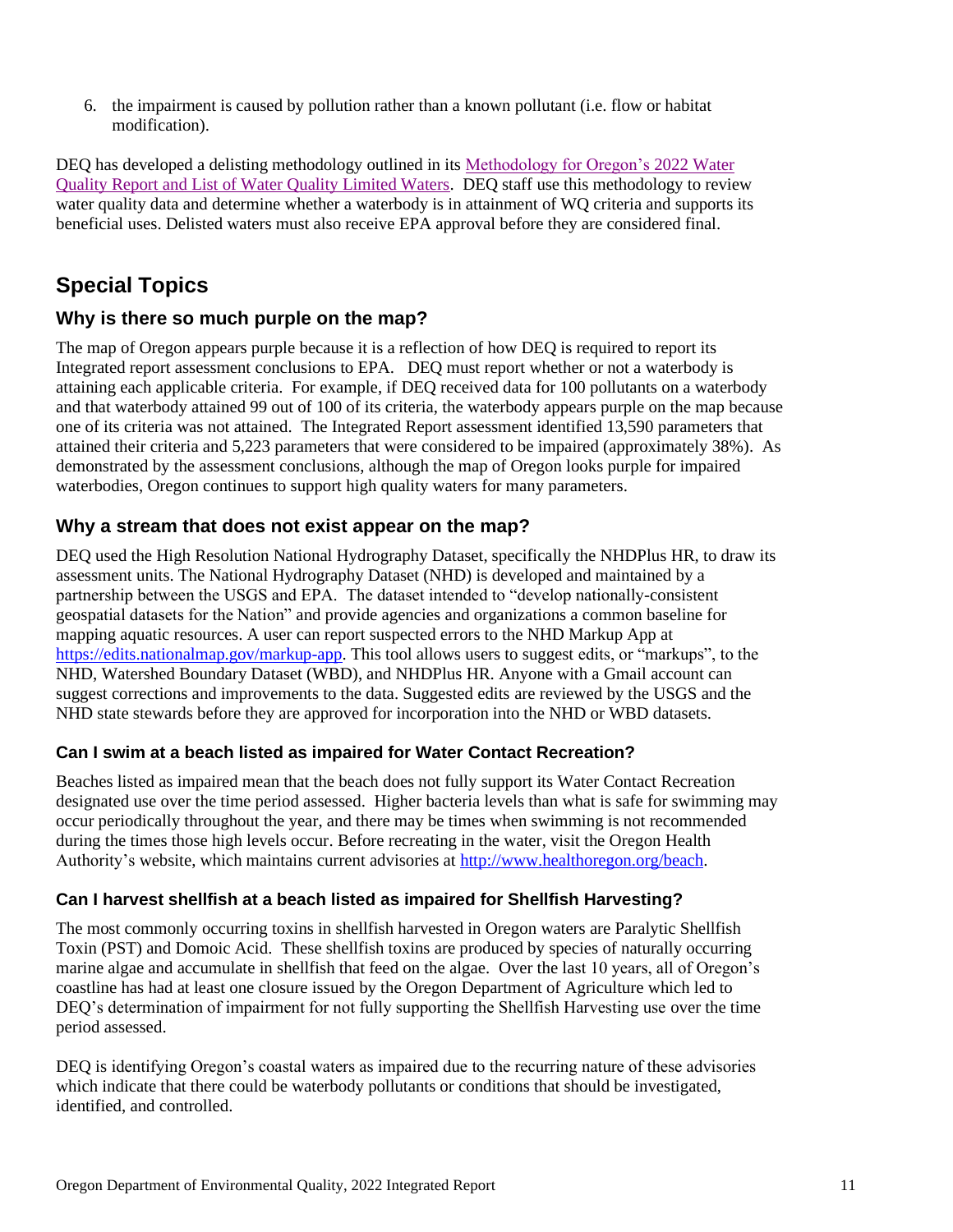Shellfish from Oregon's coast continue to be safe to harvest and eat most of the time. Advisories issued by the Department of Agriculture continue to be the best source of information about when and where conditions do not support shellfish harvesting and consumption. For additional information regarding when and where you should take precaution for harvesting shellfish containing natural toxins, see the Oregon Department of Agriculture current advisories and shellfish bed closures at [https://www.oregon.gov/oda/programs/foodsafety/shellfish/pages/shellfishclosures.aspx.](https://www.oregon.gov/oda/programs/foodsafety/shellfish/pages/shellfishclosures.aspx)

#### **Is it safe to eat fish from a waterbody listed as impaired for fish consumption?**

The purpose of the 303(d) listings is to indicate where water quality does not meet water quality standards that protect beneficial uses of the water. DEQ does not issue advisories or guidance to the public on the safety or risk of consuming specific kinds of fish from specific streams in Oregon. The Oregon Health Authority provides advisories to the public on when and how the public should limit consumption of fish using data and information for specific waters and fish. The most commonly occurring advisories are based on mercury and PCBs in fish tissue. OHA has developed fact sheets and websites to provide the public information on mercury and PCBs in Oregon waters. Please see the following:

- <https://www.oregon.gov/deq/FilterDocs/MercuryORwaters.pdf> and
- [https://www.oregon.gov/oha/ph/HealthyEnvironments/Recreation/FishConsumption/Pages/index.](https://www.oregon.gov/oha/ph/HealthyEnvironments/Recreation/FishConsumption/Pages/index.aspx) [aspx](https://www.oregon.gov/oha/ph/HealthyEnvironments/Recreation/FishConsumption/Pages/index.aspx)

#### **What if I have data that I would like DEQ to use for future Integrated Reports?**

DEQ intends to begin its statewide request for data for the 2024 Integrated Report in early 2023. DEQ only accepts data during the call for data time period. However, if groups would like to begin preparations for data submittal, the data submission templates, instructions, and tutorials can be found at [https://www.oregon.gov/deq/wq/Pages/irCallforData.aspx.](https://www.oregon.gov/deq/wq/Pages/irCallforData.aspx) In addition, you may also sign up to receive notifications to find out when DEQ is conducting its call for data.

#### **What is ocean acidification?**

Ocean acidification refers to a reduction in the pH of the ocean over an extended period of time, caused primarily by uptake of carbon dioxide (CO2) from the atmosphere. For more than 200 years, or since the industrial revolution, the concentration of carbon dioxide (CO2) in the atmosphere has increased due to the burning of fossil fuels and land use change. The ocean absorbs about 30 percent of the CO2 that is released in the atmosphere, and as levels of atmospheric CO2 increase, so do the levels in the ocean. When CO2 is absorbed by seawater, a series of chemical reactions occur resulting in the seawater becoming more acidic. This can cause a detrimental impact on organisms such as oysters, clams, sea urchins, shallow water corals, deep sea corals, and calcareous plankton [\(https://oceanservice.noaa.gov/facts/acidification.html\)](https://oceanservice.noaa.gov/facts/acidification.html).

Water currents unique to the Pacific Northwest coastline make Oregon particularly vulnerable to ocean acidification and low dissolved oxygen (hypoxia). Seasonal winds during the spring and summer bring deep ocean water to the surface in a process called upwelling. Decomposition of organic matter near the ocean floor enriches upwelled water with carbon dioxide on top of the enrichment caused by fossil fuel combustion. Carbon dioxide-enriched water with increased acidity can impair shell formation by snails, clams, and oysters, decreasing the numbers and growth rates of native and commercially important species (Chan, F., et al The West Coast Ocean Acidification and Hypoxia Science Panel: Major Findings, Recommendations, and Actions. California Ocean Science Trust, Oakland, California, USA. April 2016).

DEQ determined that ocean acidification is a potential concern in Oregon's coastal waters, and that the data is insufficient to identify the water as impaired and in need of a TMDL. DEQ continues to support categorizing Oregon territorial waters as "of potential concern" (Category 3B) for ocean acidification. DEQ is engaged on a number of fronts to address the impact of ocean acidification. DEQ operates several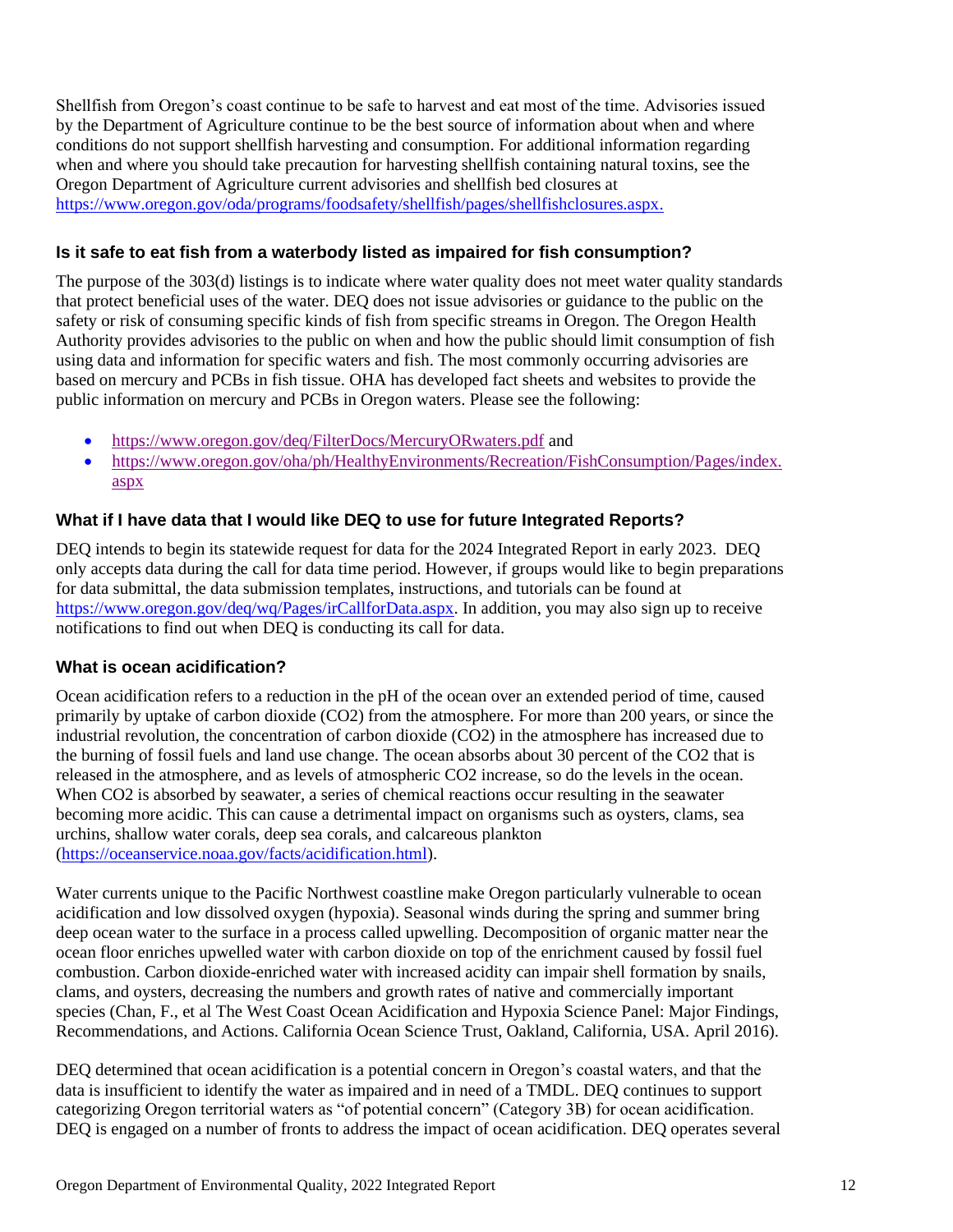programs that track greenhouse gas emissions in Oregon and that reduce these emissions. DEQ's Mandatory Greenhouse Gas Reporting program requires that large sources of GHG emissions in Oregon report those emissions annually, including natural gas suppliers, electric utilities, large industrial facilities, and other suppliers of fossil fuels. Collectively, this program collects data on over 80% of the GHG emissions in the state.

DEQ also operates programs that encourage the reduction of GHG emissions from our transportation sector, which is the largest sector of emissions in Oregon and nationally. Our Clean Fuels Program requires suppliers of gasoline and diesel to invest in projects that procure non-fossil fuels, such as ethanol, biodiesel, and electricity, for Oregon's transportation sector. Recently, DEQ has also begun issuing rebates to Oregonians purchasing electric vehicles to hasten the adoption of these clean vehicles in Oregon. Finally, DEQ has a diverse set of programs that assess Oregonians' contribution to global GHG emissions through our consumption of food, goods and services; these programs raise awareness of different consumption and disposal options for Oregonians that can lower our global contribution to GHG emissions. The EQC also just adopted major new greenhouse gas regulations – called the Climate Protection Program – that establishes new, enforceable, and declining limits on the emissions allowed from fossil fuels used throughout Oregon. These limits apply to gasoline, diesel, natural gas, and propane used in a wide variety of applications, including transportation and space heating. In addition, DEQ is also participating in efforts within Oregon and other west coast states to address the causes and effects of ocean acidification, such as the West Coast Ocean Acidification and Hypoxia Science Panel and Oregon's Ocean Acidification and Hypoxia Council.

#### **What does it mean for my permit if I discharge to a waterbody that is impaired for Harmful Algal Blooms or biocriteria?**

In most cases, DEQ does not have information regarding the specific pollutant(s) of concern that is responsible for the algal blooms, biocriteria impacts, etc. Often the stressor is not known until a TMDL is developed, which will identify the cause of the impairment, including linking a pollutant to the water quality condition. The TMDL will identify the pollutant of concern for the impairments and derive the wasteload allocations for the relevant pollutants from discharging facilities. When a permit is developed prior to having the pollutant(s) of concern identified, no reasonable potential analysis can be conducted. However, when DEQ undertakes a revision of a permit and has information related to the pollutant of concern that is relevant to the facility, DEQ may include monitoring or other appropriate requirements in the permit.

# **Impaired Watershed Assessment Units**

#### **What does it mean for my permit if I discharge to an impaired watershed unit?**

The data and/or information resulting in the identification of impairment is most relevant to the stream in which it was collected. If the permittee discharges into a distinctly different stream than the waterbody identified as impaired with no hydrological connection to the stream used in the assessment within the Watershed Assessment Unit, DEQ will evaluate permit requirements based solely on the water quality within the segment to which the facility discharges.

If the permittee discharges upstream of the impairment in a watershed assessment unit, a reasonable potential analysis and assessment will need to be performed to determine if they are causing or contributing to the impairment before a determination can be made as to whether there are specific requirements or limits that will be included based on discharging to an impaired waterbody.

#### **What does it mean to have an impaired watershed unit?**